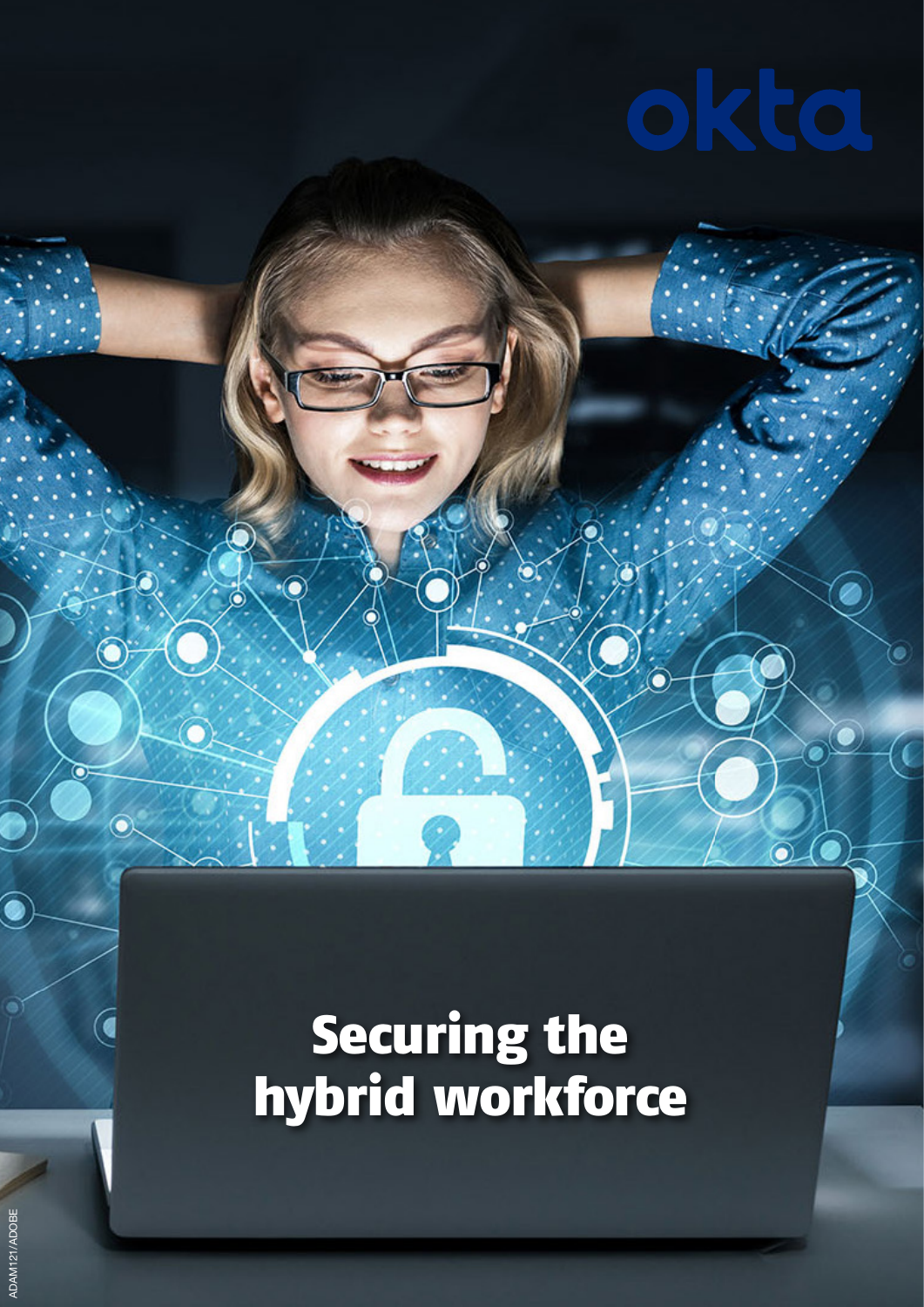

# Establish trust to secure dynamic working for post-pandemic business

*Organisations need to understand and plan effectively for the next phase of the post-pandemic workplace, with identity and security woven in. Fortunately, help is at hand to help them do this*

The Covid-19 pandemic has revolutionised the way we work. Many employees swapped an office space where their IT systems were protected by perimeter security, for a home or remote environment with uncertain connectivity and security challenges.

The initial task for IT leaders was enabling this switch at speed. With rules now easing, the next objective is how to build on this dramatic change and create flexible access to systems and data to enable employees to work securely wherever it suits them.

The transition has inherent risks if organisations get it wrong, but huge advantages if they get it right. CIOs want to avoid data breaches, but the business can benefit from this new dynamic office model – lower real estate costs, happier staff with a better work-life balance, and access to talent unconstrained by location, are just some of the potential gains.

But how can IT chiefs secure data while allowing the necessary flexibility of access to applications and systems to ensure a good work experience, wherever users are? For a start, they need to build a hybrid workplace that securely connects the right people to the right technology at the right time – and they need a partner with the understanding and real-life experience of this new dynamic working environment.

## Post-pandemic working

Trusted digital identity provider Okta has more than 10,000 customers globally and understands the security challenges faced by organisations, with the experience of how to deliver the technology solutions to meet them.

Okta's expertise in the use of key technologies, such as identity and access management, zero-trust security and multifactor authentication, is providing a path for many organisations to establish their post-pandemic working arrangements.

"During lockdown, many organisations had a knee-jerk reaction where they had to implement security technology to enable their workforce to work from home," says Ian Lowe, director of solutions marketing EMEA at Okta.

"But now we have a real juxtaposition among organisations. Some are championing a hybrid or digital-first approach where they allow employees to work from wherever they choose," he adds. "Others are taking a step back and reviewing the technology they implemented in that knee-jerk and looking holistically at their approach to identity management to enable flexibility. Another group are requiring their workforce to return to the office as if it was pre-pandemic."

Many organisations chose multifactor authentication to securely access cloud applications, but are now realising there is more to be gained by evolving towards a workplace which is hybrid and dynamic.

Digital identity provider Okta understands the security challenges faced by organisations and can deliver the technology solutions to meet them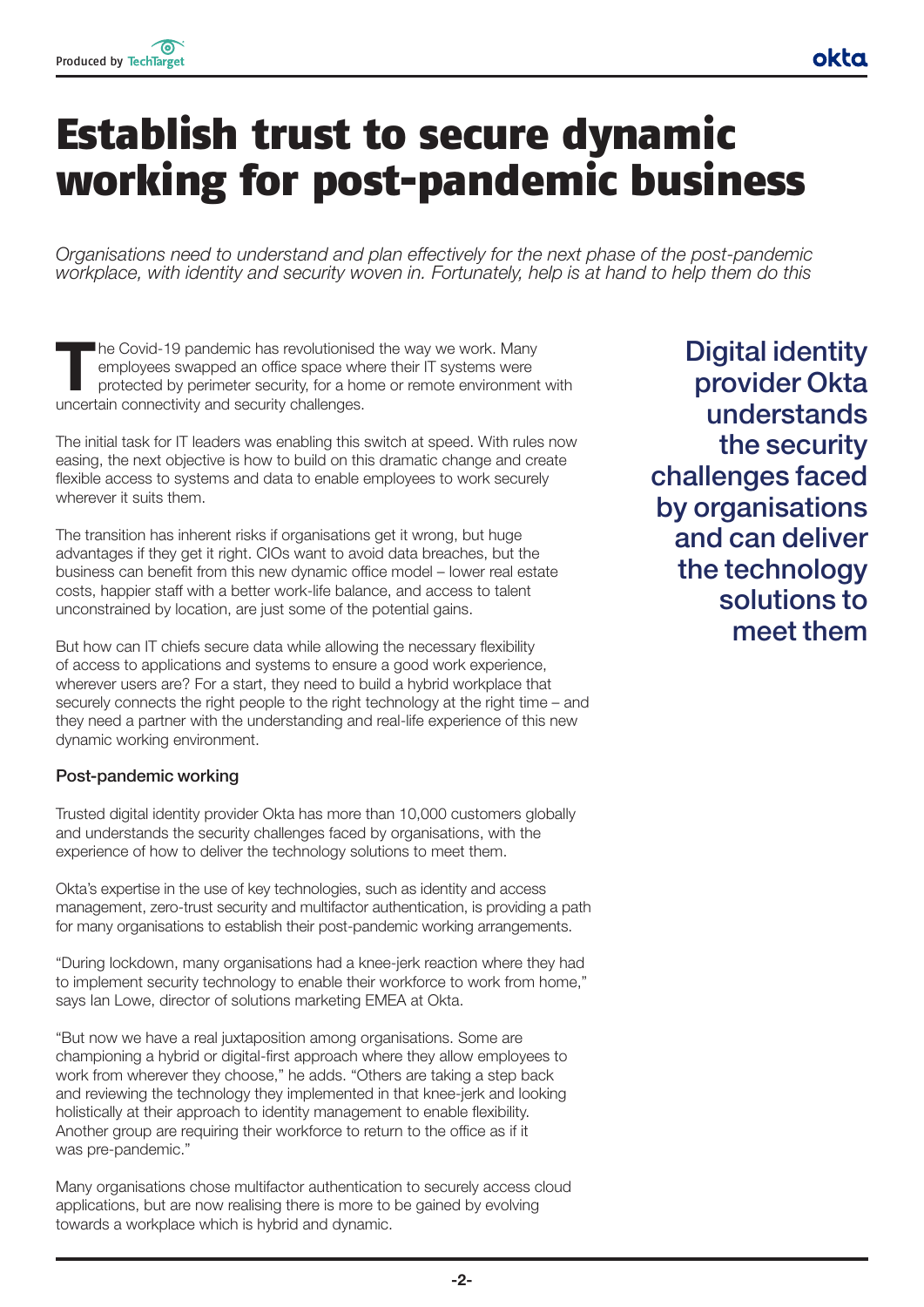

## Trust at work

While some organisations want to encourage employees back to the office, the reality is that most are grappling with a new reality that combines multiple working environments, choices of technology, and styles of working that best suit employees' individual needs.

Other staff, meanwhile, are pushing back against employers that want to return to the same old pre-pandemic environment. Lowe says that up to 70% of employees want to continue to have a choice. Organisations must evaluate how to make this new dynamic approach work for them to provide that flexibility but also mitigate risk.

"Whatever way we look at this, there's a pivotal foundation piece that organisations must put in place, which Okta calls 'trust at work'," says Lowe.

To deliver the technology that supports this "trust at work" approach, Okta's zero-trust framework gives organisations a holistic view of their identity and security strategy.

Gartner defines zero-trust security as "never trust, always verify". The aim is to secure every user, wherever they are at any time, irrespective of the device they are using.

"Zero trust is pivotal even for organisations that want to return to a prepandemic working environment because they still have contingent workers who may not be able to come in or are using their own devices. Zero trust is also vital in delivering the hybrid or digital-first approach where employees can work from anywhere," says Lowe.

Every organisation had to shift quickly at scale during the pandemic – changing policies and making upgrades and updates to their technology stack to enable remote working. Further adoption and scaling up of collaborative technologies such as Zoom or Slack, for example, became common practice and increased the security challenges when sharing data across a distributed work environment.

Lower priority applications can be protected with a simple username and password, while mission-critical apps can have extra protection through multifactor authentication or biometric authentication

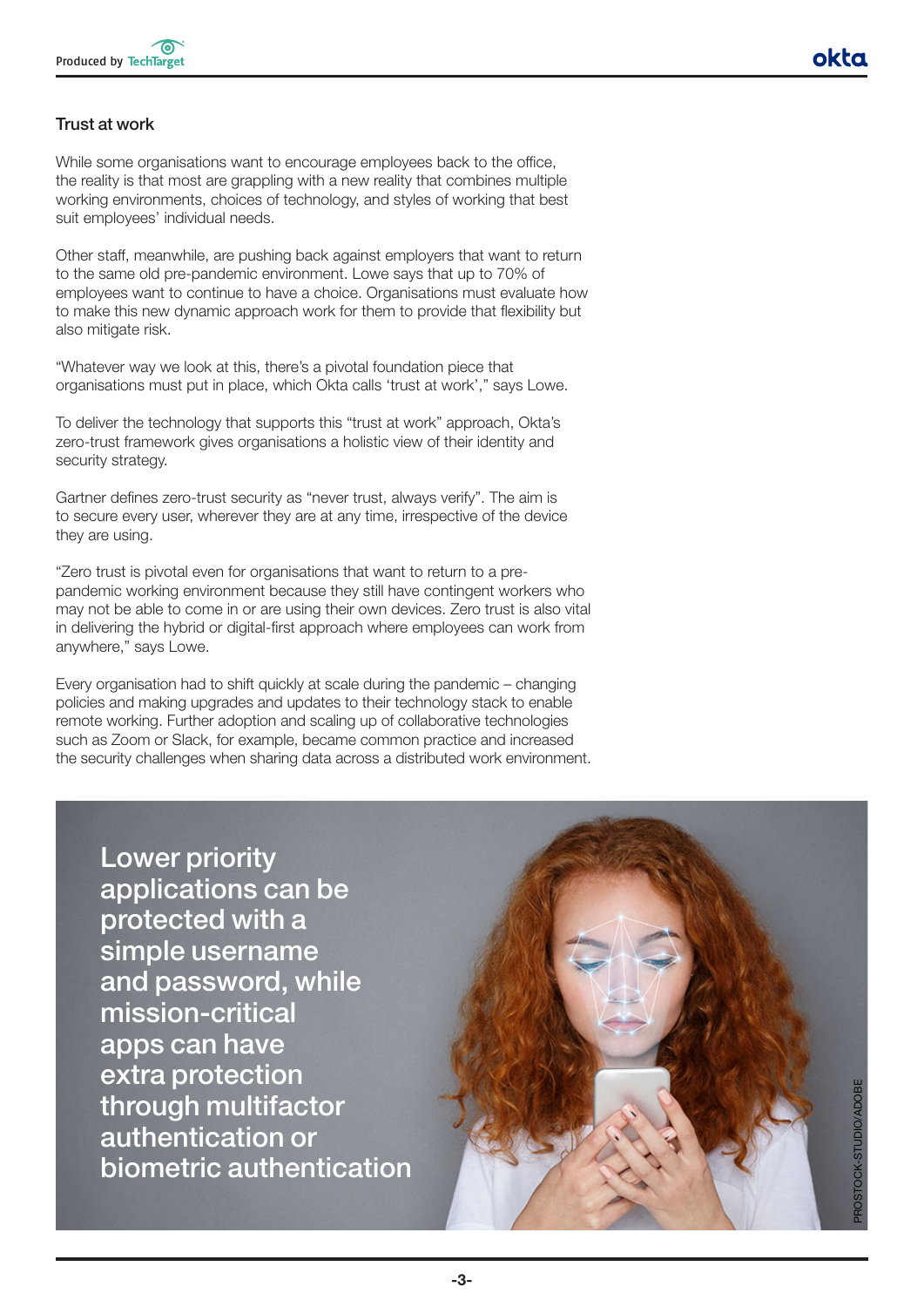

According to Okta's *Businesses at Work* report, its customers use an average of 88 applications, with use of Zoom alone growing over 45% between March and October 2020.

"If you look at digital transformation and collaboration in the workplace pre-pandemic, most of those projects were taking, on average, over 200 days to deliver a new collaboration tool into the business," says Lowe.

"When the pandemic hit, those 200-day projects were delivered in just 10-and-a-half days – a significant acceleration. The IT team had to move from lightspeed to ludicrous speed. Without the security in place to support this transition, many organisations had little choice but to increase their licences for multifactor authentication."

#### Opening up the perimeter

Many of those fast-paced implementations were point solutions, and now organisations are stepping back to look holistically at how the perimeter of their organisation has opened up.

"New apps have been introduced that require controls to be put in place. People are working at different hours from different locations and via IP addresses never seen before. There's a plethora of security challenges that we're now faced with. Complexity and speed of change have dramatically increased," says Lowe.

He says a question each IT leader must ask is, "What is the ideal experience I am looking to deliver?"

Organisations must secure multiple identities and deliver a seamless solution for users, whether accessing applications or providing sign-up or onboarding for systems. Working with Okta, companies can consolidate different identity databases and integrate them with the required applications.

"Consolidation gives you a complete 360-degree view of identity and security and simpler implementation of policy across different applications. You can increase security by pulling in information from other systems more easily, because you have a central database of identity, so you can pull in risk signals from different applications through better integration," says Lowe.

For example, plant breeding company KWS worked with Okta to help with a secure roll-out of Office 365 for 4,500 users globally who use single sign-on and multifactor authentication. Okta coordinated all user identities while making it easy to use the new system securely.

The benefits included saving 125 hours per month on onboarding tasks and enabling 187 integrated applications ready for use in the cloud and on-premises.

#### A holistic view

Providing this holistic view of identities and validating them remotely is a gamechanger for many organisations which previously relied on manual processes to onboard and authenticate new employees. Often, they would be required to go into the office with some form of identity, such as a driving licence, and meet an HR representative before being given access to buildings and IT systems.

"If you have a holistic view and integrations already done, and control of the lifecycle management of the identity in place to support remote onboarding, you can have a better experience than pre-pandemic. You can automate the starter-leaver-moving process and reduce the burden on the IT helpdesk," says Lowe.

"Zero trust is vital in delivering the hybrid or digital-first approach where employees can work from anywhere" Ian Lowe, Okta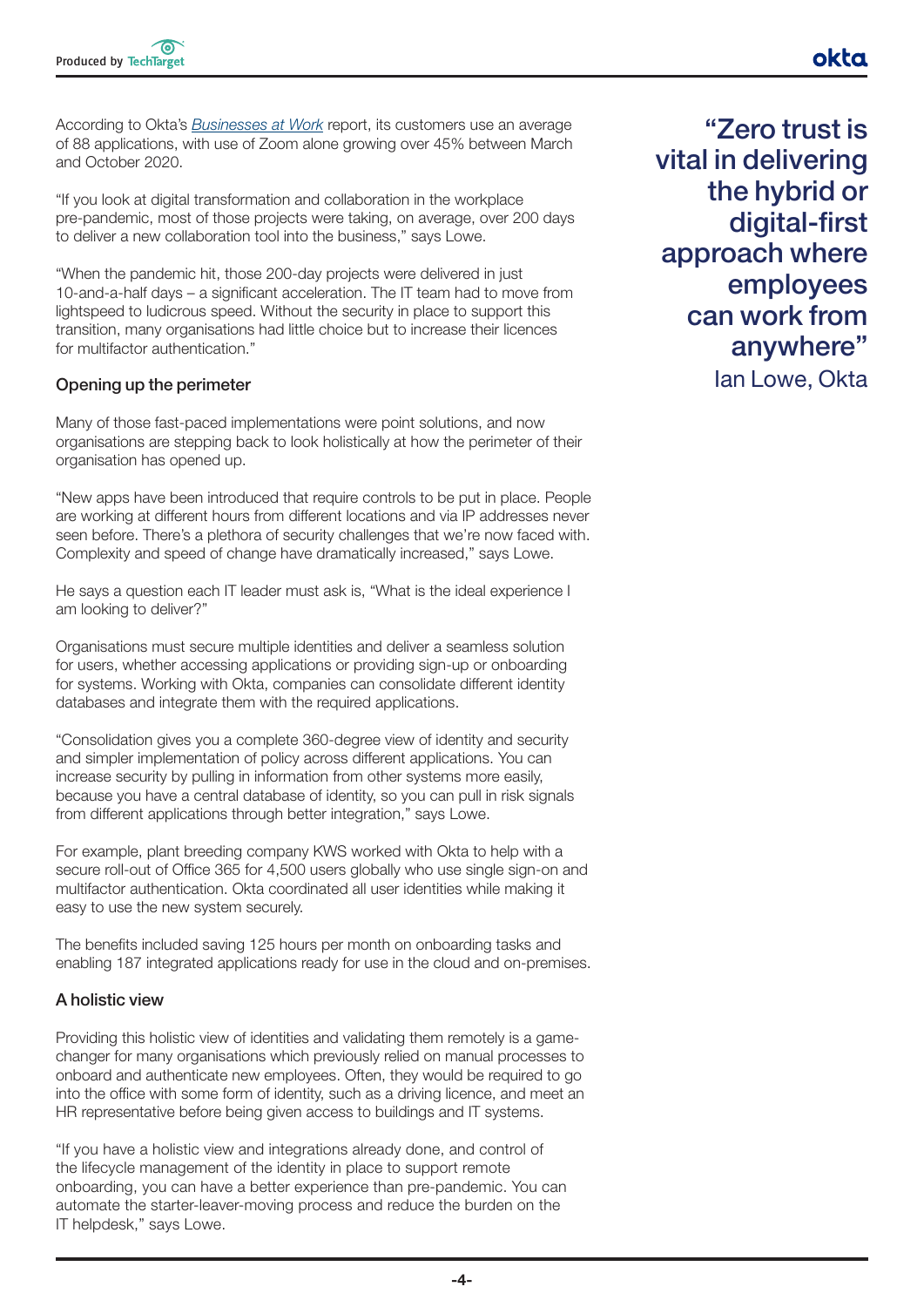

However, reducing the support burden and enabling productivity from day one are only worthwhile if security is in place.

"In the remote working environment, we have a huge number of potential attack vectors that have opened up, including phishing and malware attacks. Having a holistic view of identity allows you to implement different security policies for different applications," says Lowe.

Lower priority applications can be protected with a simple username and password, for example, while mission-critical apps have extra protection added with multifactor authentication such as a unique password sent to a user's phone, or biometric authentication.

"Having this level of flexibility is critical when employees are no longer in the office and you have no understanding of the perimeter," says Lowe.

The security burden can be eased because it is possible to have an automated single password reset policy, for example, which further reduces the workload on IT support.

#### Planning for best practice

To help with planning, Okta can provide professional services and best practice guides. There are key steps businesses must take to ensure a dynamic workplace environment, which include asking questions such as:

- What does my identity landscape look like and where do my identities sit?
- What does my technology ecosystem look like?
- What is the HR process and the ideal onboarding experience?
- What does my ideal workforce application access experience look like?
- What is the business culture and how does that affect the experience?

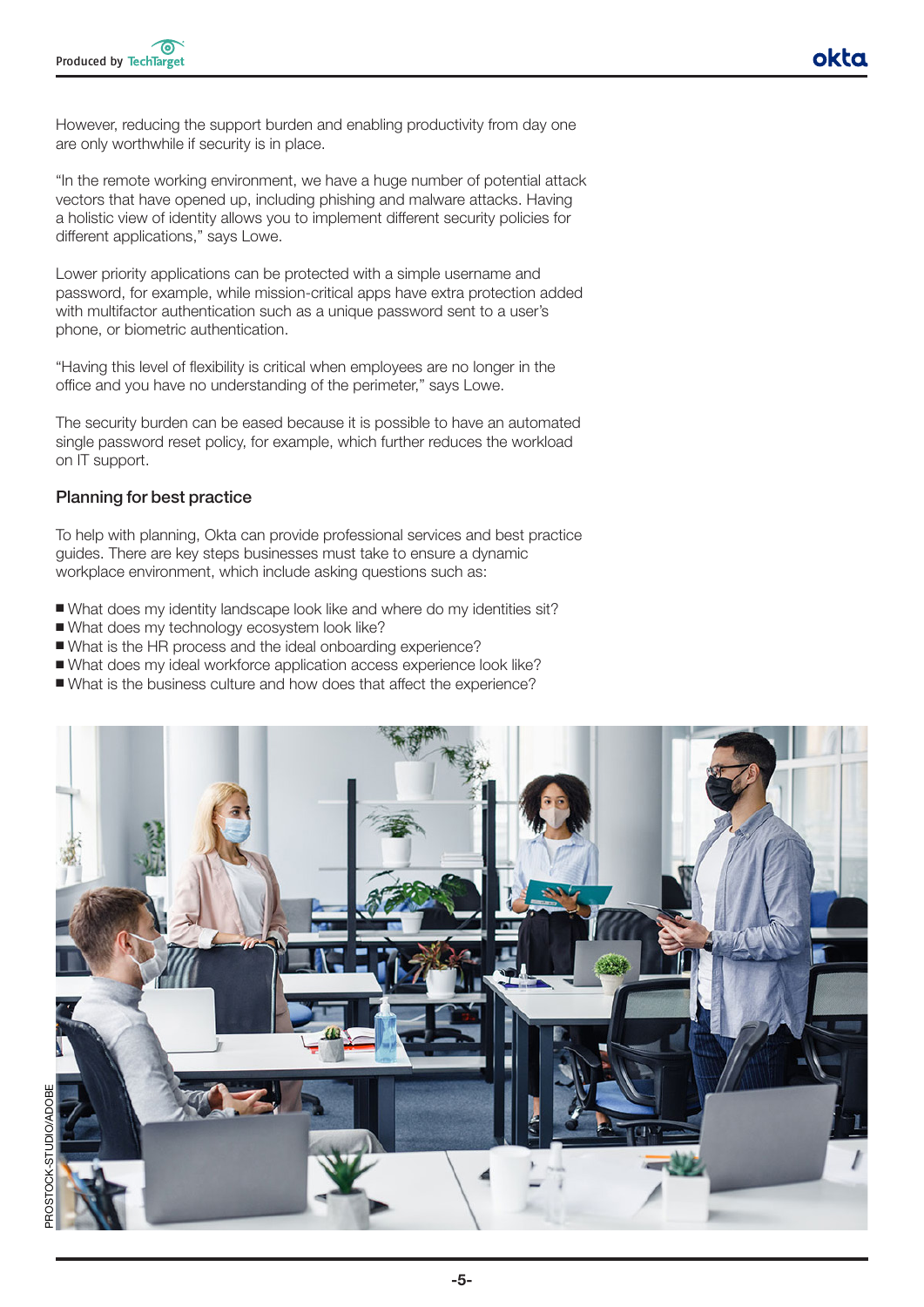

"Once you define your experience and have an understanding of your application and identity landscape, you can start to look at what technology you need to implement to support that vision," says Lowe.

Once organisations have a unified view of identity and security, they can plug in different technologies that will look at risk signals, such as the time of day employees are logging on, or typical and atypical IP addresses, so they can build a profile of employee identity.

"Okta supports multiple partners that give us these insights and organisations can start to automate responses to unusual user behaviour and risk signals," says Lowe. "Access can be blocked without human intervention or authentication can be stepped up with more validation required before an employee gains access."

Multinational company Imerys, which specialises in the production and processing of industrial minerals, worked with Okta to reduce its operational burden when it embraced digital transformation with a global cloud-based approach for 13,000 employees.

Okta helped secure identity management and lifecycle management and sped up employee onboarding and offboarding through automation. Access rights are handled in a targeted way with single sign-on and multifactor authentication providing advanced security measures based on device, location, or network contexts. Employees are not locked out from accounts unnecessarily and the burden on IT support is reduced, while security has been improved.

#### Okta Integration Network

Many organisations have a complex hybrid environment with a mix of on-premises and cloud applications, but employees don't care where their data resides, they just want seamless access to get the job done.

By choosing Okta, organisations can benefit from enabling dynamic working for their employees by authenticating identities in a cloud or on-premises environment. Okta can also support customer identity management for e-commerce websites on a single platform.

The Okta Integration Network offers over 7,000 applications integrated out of the box, including marketing applications and collaboration suites such as Google Workspace, Office 365 and Slack.

"This is a unique differentiator for us, as is our support for open standards. This enables us to integrate with other cloud applications for single sign-on and multifactor authentication. Okta also works with legacy standards for on-premise integration," says Lowe.

Organisations can take packaged products such as multifactor authentication, lifecycle management or universal directory straight out of the box, which allows unified security and identity.

If an organisation wants to integrate an application that is not supported by Okta, developers can use Okta applicatoin programming interfaces (APIs) and software development kits (SDKs) and extend where they see fit, so there are no limits to application choice, capitalising on the 2021 acquisition of AuthO.

"We have a whole developer portal and support network to enable this," says Lowe. "Most organisations don't have development teams that are experienced in security or identity. We can enable developers to become

Once organisations have a unified view of identity and security, they can plug in different technologies that will look at risk signals – such as the time of day employees are logging on, or typical and atypical IP addresses – to help build a profile of employee identity